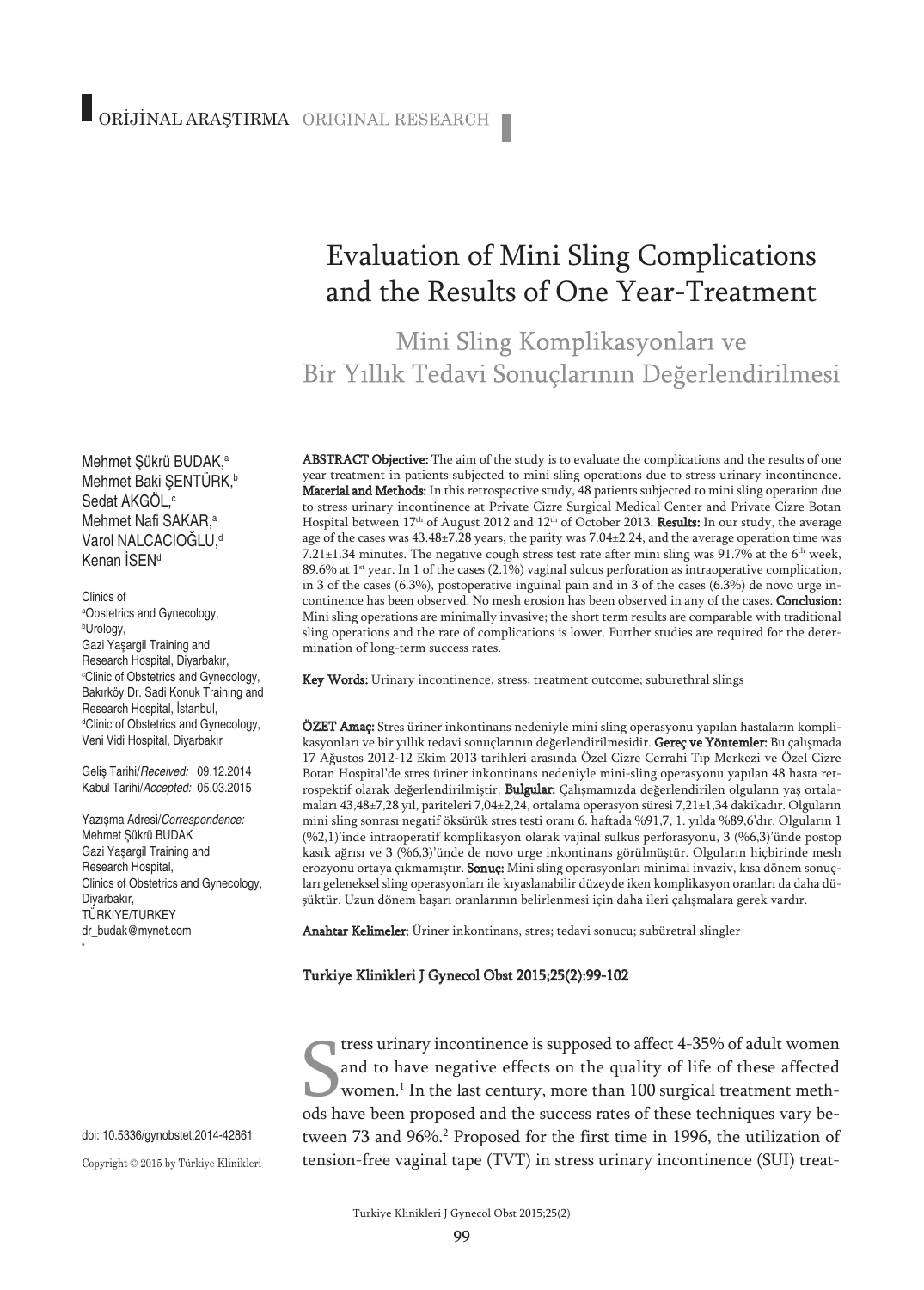ment has been a breakthrough in this area. <sup>3</sup> In 2001, the transobturator tape (TOT) has been developed by Delorme et al. <sup>4</sup> In the following years, focus has been made on less invasive and more efficient techniques. In 2006, mini sling operations have started with the utilization of TVT-Secur and the short term success rates of this first mini sling procedure have been observed to be 10% lower than traditional sling operations. 5,6 MiniArc® mini sling material developed later has presented short term success rates similar to traditional slings.<sup>7,8</sup> Due to the prevention of blind dissection of retro pubic and inguinal, mini slings provide equal efficiency to standard miduretral slings together with decreased peri-operative morbidity incidence.<sup>9,10</sup>

The aim of this study is to evaluate the complications and the results of one year treatment in patients subjected to mini sling operations due to stress urinary incontinence.

## MATERIAL AND METHODS

In this retrospective study, 48 patients subjected to mini sling operation due to stress urinary incontinence at Private Cizre Surgical Medical Center and Private Cizre Botan Hospital between 17th of August 2012 and 12<sup>th</sup> of October 2013. All the patients have been subjected to gynecological examination in lithotomic position before operation. After checking that the bladder was filled at >200 mL by ultrasound, cough stress test has been performed. After informing the patients with positive cough stress test (CST) about the operation, their approval has been obtained. All the operations have been performed by the same surgeon under spinal anesthesia conditions in operations room. After emptying the bladder of the patients using foley probe in lithotomic position, a 1.5 cm vertical cut 1.5 cm under external urethral meatus has been performed. The vaginal epithelium has been dissecated from the sub urethral area using scalpel, from the ascendant branch of the ischiopubic bone laterally to the obturator protecting the endopelvic fault. To reduce at the minimum the tissue damage, excessive traction has been prevented, and the utilization of cautery has been limited, aggressive posterior wall defect repair has been avoided in patients with vaginal posterior wall defect to reduce the damage that may develop associated to physical pressure during advanced coitus and dissection has not been performed. Mesh extremities have been installed using trocar at each side of obturator internus muscle. After establishing a 1-2 mm space between mesh and urethra, an incision of 0.5 cm maximum using tissue scissors of the damaged vaginal mucosa by holding with clamps has been performed and the incision has been sutured after restoration. A povidon iodine roller tampon has been placed in the vagina and a 18F foley probe has been installed in the bladder. Foley probe and vaginal tampon have been removed at the first post-operative day. The patients have been evaluated at the  $6<sup>th</sup>$  week and at the  $12<sup>th</sup>$  month following the operation. The patients with genital organ prolapse, other medical conditions and other incontinence types (Urge, Mixed, Overflow and functional incontinence) were excluded.

### STATISTICAL ANALYSIS

When evaluating the results obtained in the study, IBM SPSS Statistics 22 (IBM SPSS, Turkey) software has been used for statistical analysis. When evaluating the data, defining statistics (average, standard deviation, frequency) have been used.

# RESULTS

The study has been performed on 48 patients between 17<sup>th</sup> of August 2012 and 12<sup>th</sup> of October 2013. The ages of the cases vary between 30 and 57 year old and the average is 43.48±7.28 years. The parity number of the cases varies between 3 and 12, the average is 7.04±2.24, the median is 7. The operation times vary between 6 and 10 min and the average is  $7.21 \pm 1.34$  minutes. Distribution of study parameters of the women undergoing mini sling operations due to SUI were summarized (Table 1).

The preoperation CST result of all the 48 cases (100%) is positive. The CST at the postoperative 6th week was positive for 4 of the cases (8.3%), while the result was negative for 44 of them (91.7%). The CST at the postoperative 1st year was positive for 5 of the cases (10.4%), while the result was negative for 43 of them (89.6%).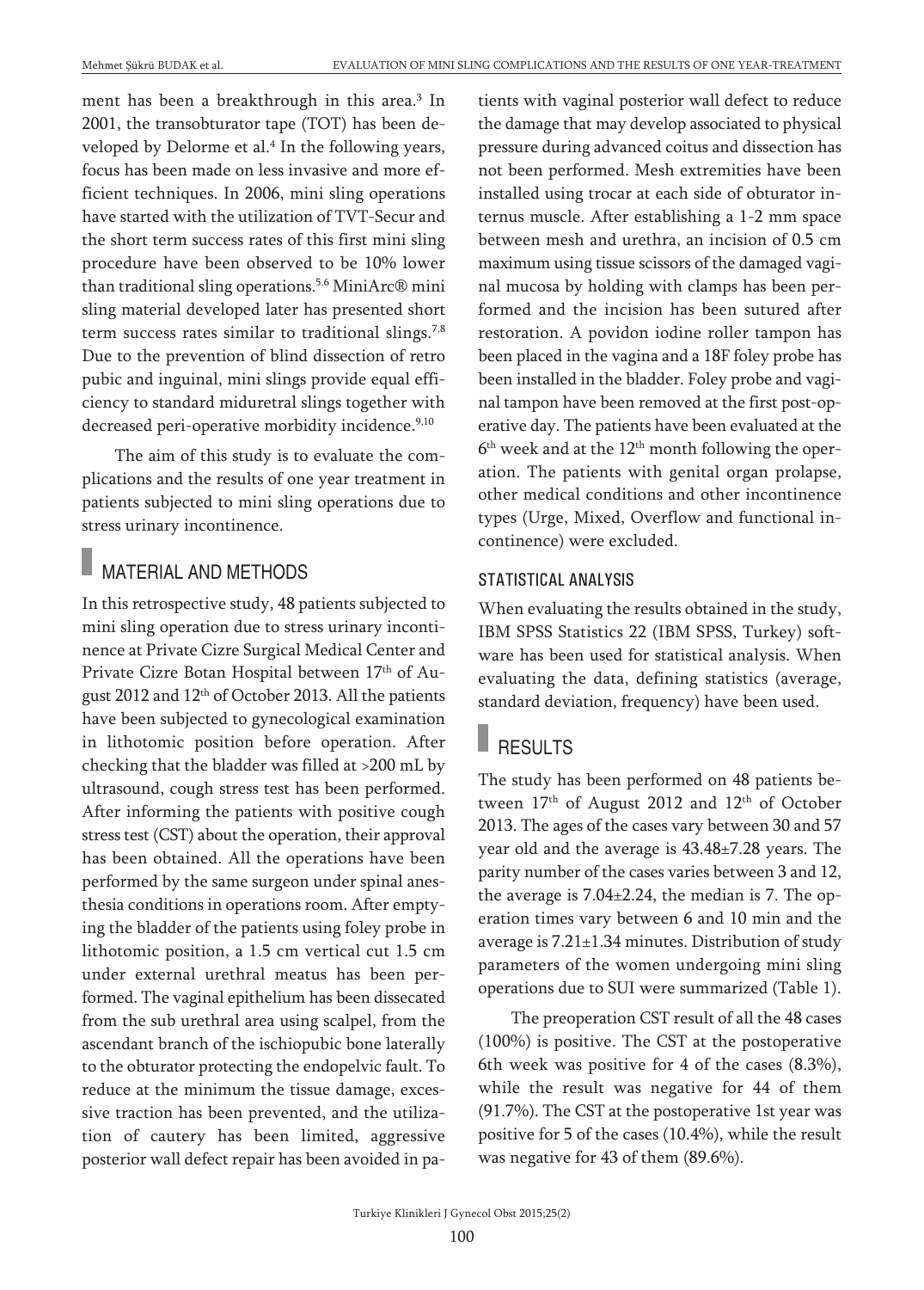Vaginal sulcus perforation has been observed as intraoperative complication in 1 (2.1%) of the cases, postoperative inguinal pain in 3 of the cases (6.3%) and de novo urge incontinence has been observed in 3 of the cases (6.3%). No mesh erosion has been observed in any of the cases.

## **DISCUSSION**

Nowadays, less invasive and reliable methods are preferred in SUI treatment in women. Complications are not reduced to zero in methods used individually and the success is not hundred %. 11

In our study, the average age of the cases was  $43.48\pm7.28$  years, the parity was  $7.04\pm2.24$ , the average operation time was 7.21±1.34 minutes. In the study of De Rider et al., the mean operation time was 11±6 min, in the study of Moore et al. it was 7±3.4 min and the results of both studies were similar to ours. 7,12

In the study of De Rider et al., the negative CST result was 91% at the 6th week and 85% at the 1<sup>st</sup> year; in the study of Moore et al., the negative CST result 93% at the 12th week and 91.4% at the 1<sup>st</sup> year; in the study of Calvo et al. the negative CST result was 90% at the  $101^{st}$  day.<sup>5,7,12</sup> In our study, the negative CST result was 91.7% at the 6<sup>th</sup> week and  $89.6\%$  at the 1st year; the results of the three studies were similar.

Walsh et al. have analyzed 10 studies about mini sling and have indicated a 2.4% mesh erosion in 1178 cases. <sup>13</sup> In a study performed by Taner et al. on 151 cases, this rate has been proposed as

| <b>TABLE 1:</b> Distribution of study parameters. |                |           |
|---------------------------------------------------|----------------|-----------|
| <b>Parameters</b>                                 |                | $\%$<br>n |
| Preoperation cough stress test                    | Positive       | 48 100    |
| Cough stress test at the                          | Negative       | 44 91,7   |
| 6 <sup>th</sup> postop. week                      |                |           |
| Cough stress test at the                          | Negative       | 43 89,6   |
| 1 <sup>st</sup> postop. year                      |                |           |
| Vaginal sulcus perforation                        |                | 12,1      |
| Postoperation inquinal pain                       | Yes            | 6,3<br>3  |
| Mesh erosion                                      | N <sub>0</sub> | 48 100    |
| De novo urge incontinence                         | Yes            | 3<br>6,3  |

4.6%. <sup>8</sup> In a study on 61 cases of Moore et al., no mesh erosion has been reported. <sup>7</sup> Similarly, in a series of De Rider et al. on 75 cases, no mesh erosion has been proposed. <sup>12</sup> In our study as well, no mesh erosion has developed in any cases.

De Rider et al. have reported postoperative inguinal pain in 4% of the 75 patients series subjected to mini sling. <sup>12</sup> Moore et al. did not report any postoperative inguinal pain in the 61 patient series. <sup>7</sup> In our study, the postoperative inguinal pain rate was 6.6% and this result was similar to the result obtained by De Rider et al.

No intraoperative bladder and urethra wounding has been observed in our study. These two complications have not been reported in the literature.<sup>7,12</sup> Moore et al. have reported intraoperative vaginal sulcus perforation in 1 (1,3%) while Taner et al. have reported it in 6 cases (3,9%) and the patients who developed vaginal sulcus perforation have been primarily sutured during the operation in these two studies. 7,8 In the series of De Rider et al., no case of vaginal sulcus perforation has developed. <sup>12</sup> In our study, it has developed in 1 case (2.1%) and has been repaired by intraoperative primary suture.

In mini sling operations, iatrogenic artery injuries have been evaluated in 10 studies analyzed by Walsh et al.; internal pudental artery injury has developed in only one case and the necessity of radiological embolization to provide homeostasis has been reported. <sup>13</sup> In our study, no iatrogenic artery injury has developed.

Taner et al. have reported de novo urge incontinence in patients subjected to mini sling in 10 cases (6.6%). <sup>8</sup> De Rider et al. have reported this situation in 5 cases (9%). <sup>12</sup> In our study, de novo urge incontinence has been determined in 3 cases (6.3%). Our results are similar to those of Taner et al.

In conclusion, mini sling operations are minimal invasive operations used in SUI treatment and the short term results are comparable to traditional sling operations. Shorter operation times and less developed complications in patients subjected to mini sling are considered as advantages but further studies are required on this subject because long term success rates are not defined yet.